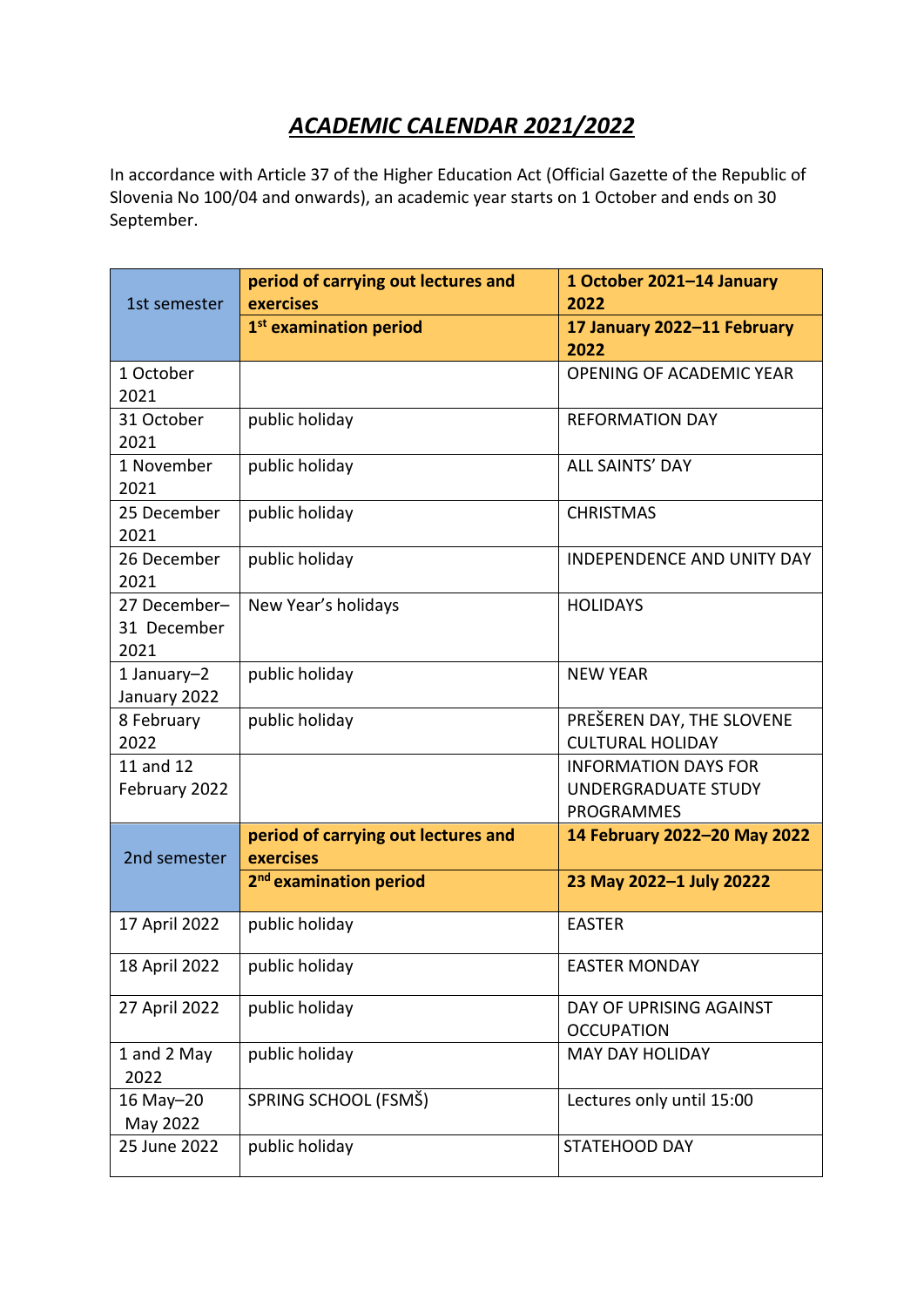| $11$ July-12<br>August 2022                | summer holidays                    | <b>HOLIDAYS</b>       |
|--------------------------------------------|------------------------------------|-----------------------|
| 15 August<br>2022                          | public holiday                     | <b>ASSUMPTION DAY</b> |
| 16 August-9<br>September<br>2022           | 3 <sup>rd</sup> examination period |                       |
| 12 September<br>$-16$<br>September<br>2022 | SUMMER SCHOOL (EVRO PF)            |                       |
| 29 September<br>2022                       | University Day                     |                       |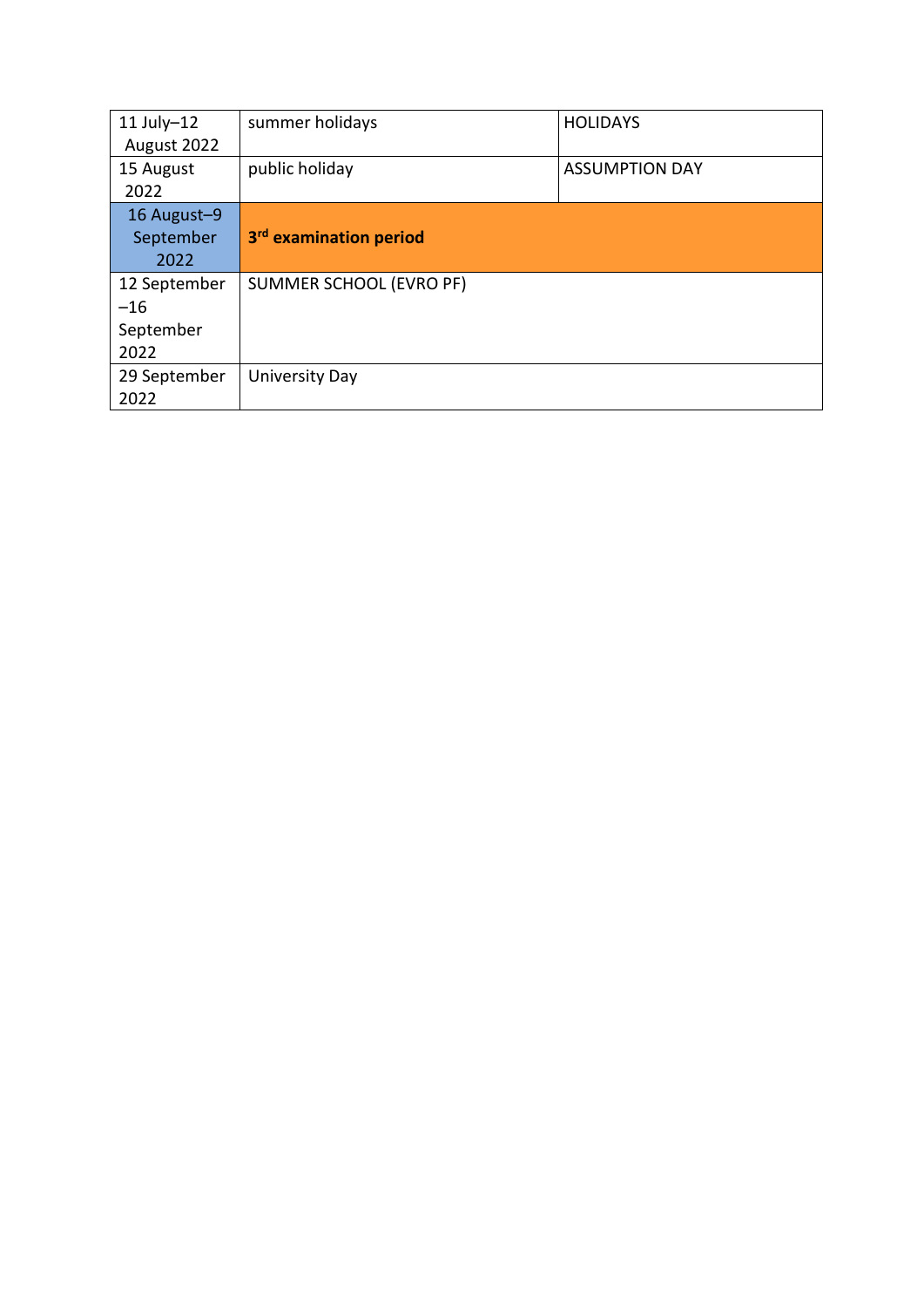#### *UNDERGRADUATE STUDIES*

The Faculty shall organize teaching and examination periods for undergraduate programmes in the academic year using semesters.

# **TIMETABLE OF SEMESTERS FOR THE UNDERGRADUATE STUDY PROGRAMME LAW I AND THE UNDERGRADUATE STUDY PROGRAMME LAW AND MANAGEMENT OF INFRASTRUCTURE AND REAL ESTATE I**

# **PLANNED SCHEDULE OF LECTURES BY SEMESTERS FOR THE UNDERGRADUATE STUDY PROGRAMME LAW I**

#### **1st semester in the 2021/22 academic year**

#### **1st year**

Jurisprudence Roman Law Constitutional Law Information Society and Law

#### **2nd year**

Law of Obligations Civil Procedural Law Introduction to Civil Law Inheritance Law Family Law

#### **3rd year**

European Union Law International Law Administrative Law Public Administration Administrative Procedures and Judicial Review of Administrative Acts

#### **2nd semester in the 2021/22 academic year**

# **1st year** International Community and International Relations Legal History Criminal Law Criminal Procedure Law Foreign Legal Terminology

#### **2nd year**

Commercial Law Financial Law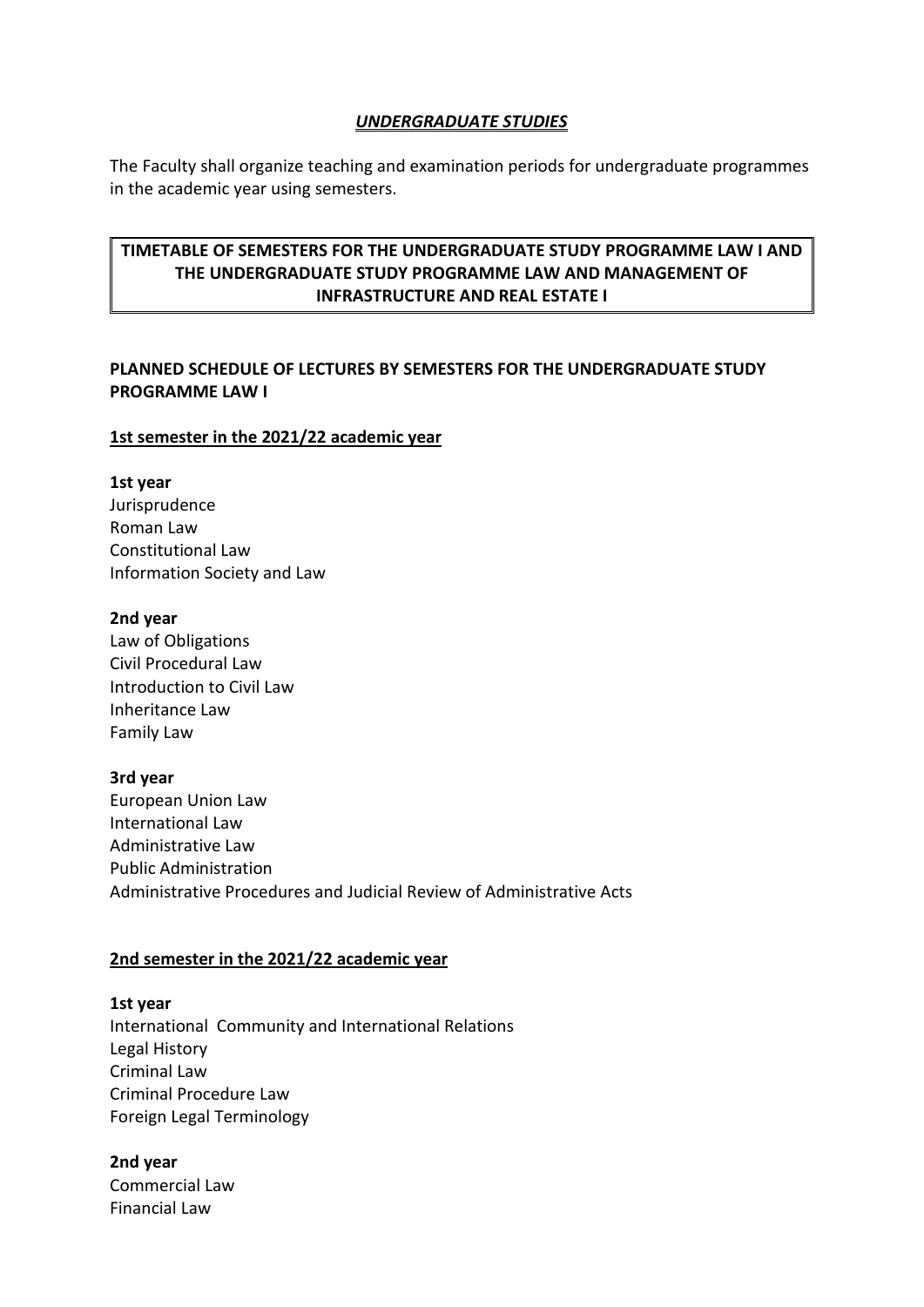Property Law Social Security Law Labour Law

#### **3rd year**

Private International Law Obligatory Practical Work Elective Course 1 Elective Course 2 Elective Course 3

#### **PLANNED SCHEDULE OF LECTURES BY SEMESTERS FOR THE UNDERGRADUATE STUDY PROGRAMME MANAGEMENT OF INFRASTRUCTURE AND REAL ESTATE I**

#### **1st semester in the 2021/22 academic year**

#### **1st year**

Business Mathematics Basics of Management Basics of Spatial Planning Basics of Architecture Introduction to Administrative Law and Administrative Procedure

#### **2nd year**

Methods of Real Estate Marketing Introduction to Commercial Law Energy Infrastructure Introduction to Civil Procedural Law Infrastructure Projects Management

#### **3rd year**

Investment Processes and Facilities Construction Economics of Business Subjects Facilities Maintenance Information Society and Law

#### **2nd semester in the 2021/22 academic year**

#### **1st year**

Introduction to Property Law Communal Infrastructure Management Economics Real Estate Recording Real Estate Evaluation

**2nd year** Introduction to the Law of Obligations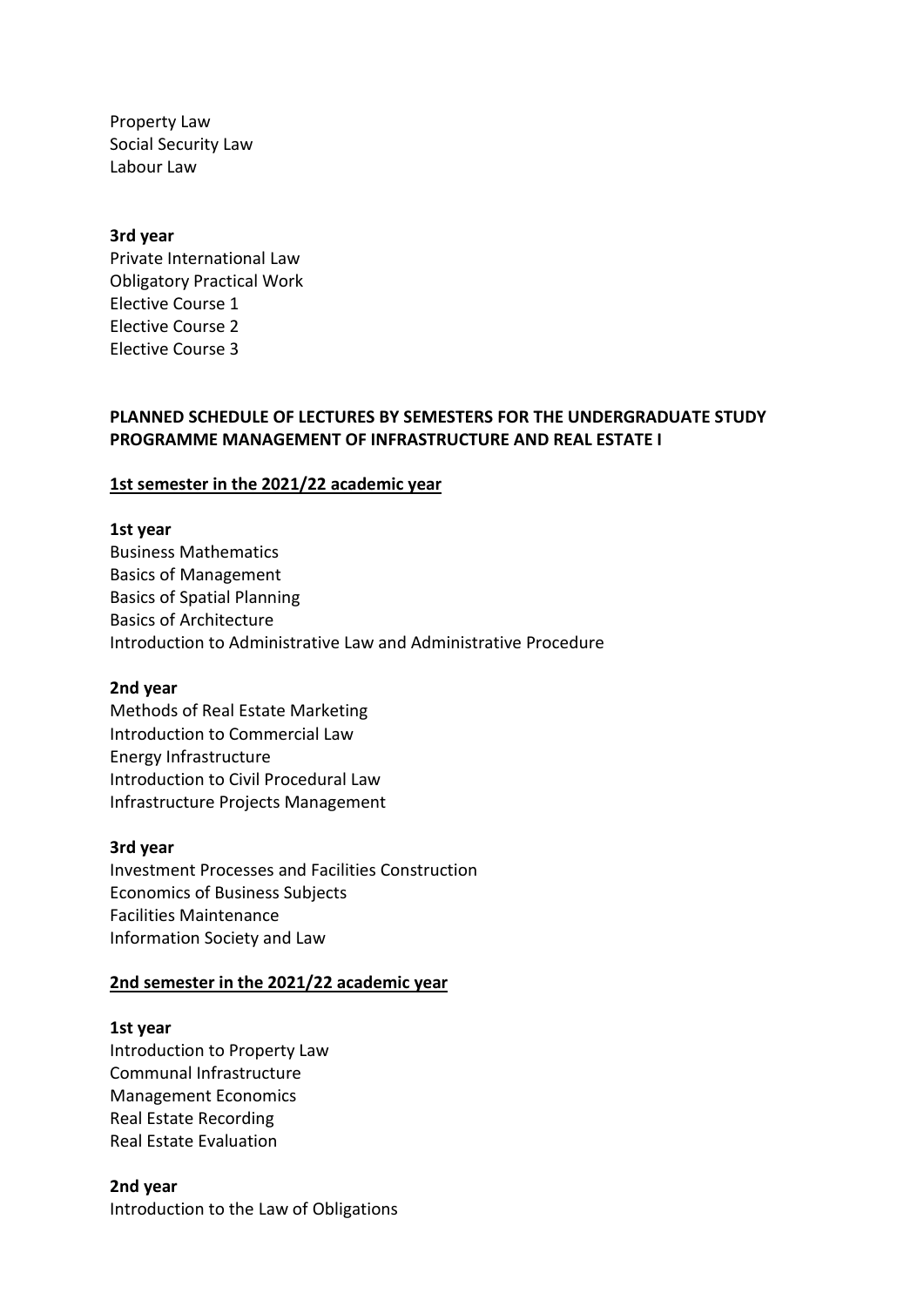Telecommunication Infrastructure Basics of Human Resource Management Building Design Transport Infrastructure

# **3rd year**

Elective Course 1 Elective Course 2 Elective Course 3 Obligatory Practical Work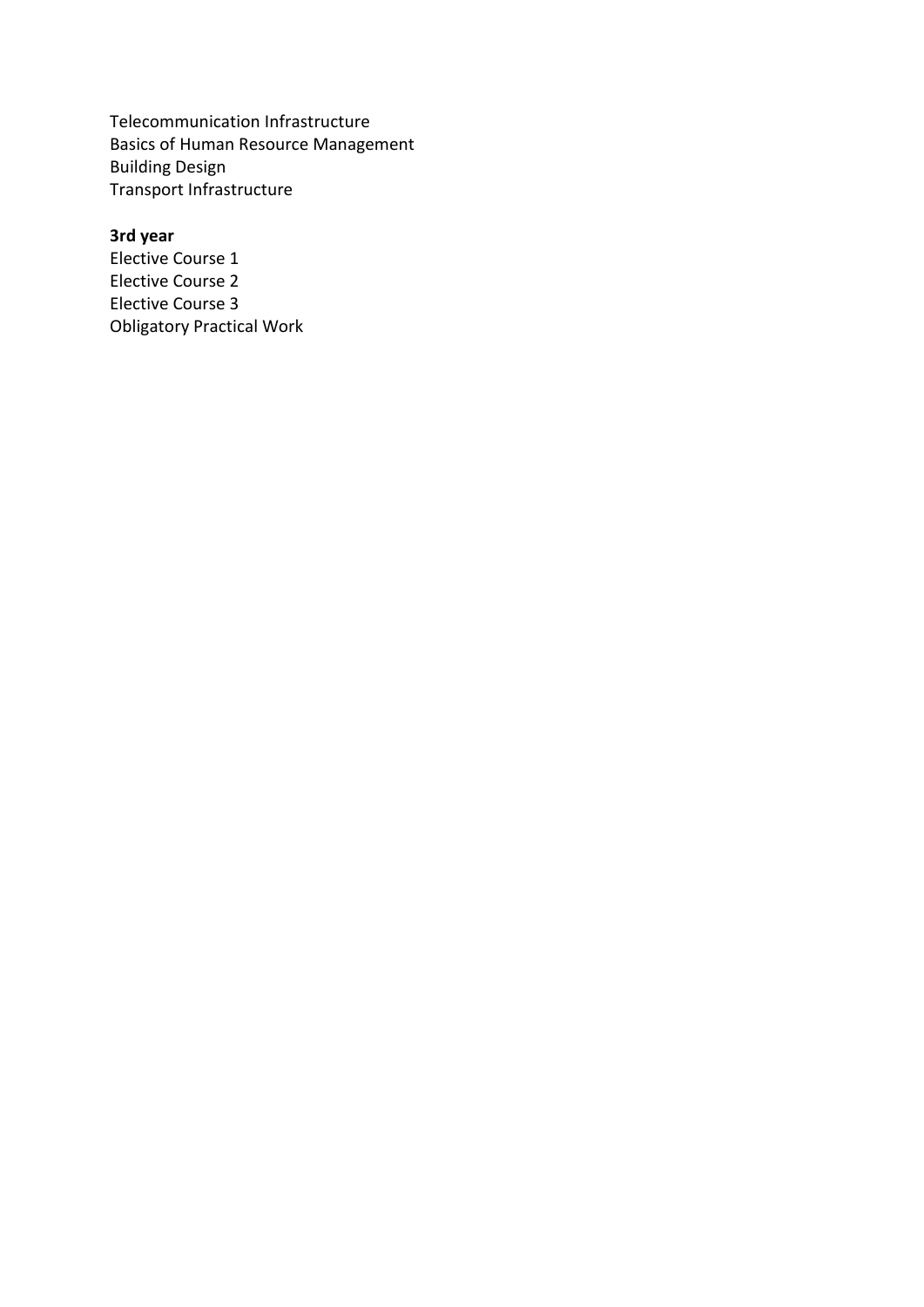### *POSTGRADUATE STUDIES*

The Faculty shall organize teaching and examination periods for postgraduate programmes in the academic year using semesters.

# **TIMETABLE OF SEMESTERS FOR POSTGRADUATE STUDY PROGRAMMES LAW II, LAW AND MANAGEMENT OF REAL ESTATE II, ALTERNATIVE DISPUTE RESOLUTION, AND CIVIL AND COMMERCIAL LAW II**

# **PLANNED SCHEDULE OF LECTURES BY SEMESTERS FOR THE POSTGRADUATE STUDY PROGRAMME LAW II**

### **1st semester in the 2021/22 academic year**

#### **1st year**

Democratic and Rule of Law State Modernization of Public Administration Constitutional and International Criminal Law Elective Course

### **2nd year**

Comparative Law and Large Legal Systems Constitutional and International Law of Human Rights Constitutional System of the European Union Elective Course

# **2nd semester in the 2021/22 academic year**

# **1st year** Theory and Practice of Social State European Civil Law Philosophy and Theory of Law Elective Course

#### **2nd year** Preparation and Defence of Master's Thesis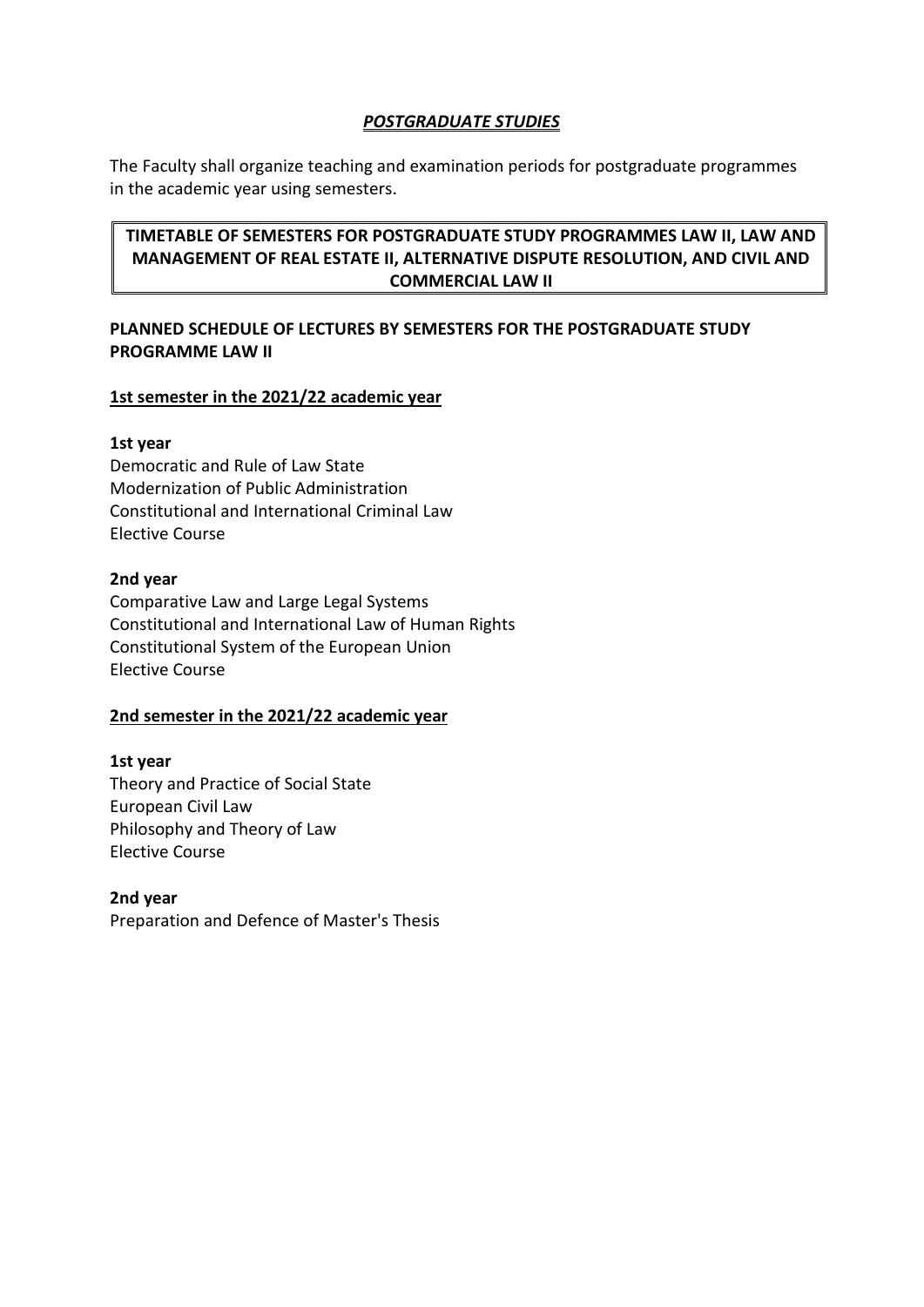### **PLANNED SCHEDULE OF LECTURES BY SEMESTERS FOR THE POSTGRADUATE STUDY PROGRAMME LAW AND MANAGEMENT OF REAL ESTATE II**

### **1st semester in the 2021/22 academic year**

#### **1st year**

Spatial Planning System Real Estate Concept Design of the Residential Buildings Elective Courses

#### **2nd year**

Law of Obligations The Appraisal of Real Estate Project Management Elective Courses

#### **2nd semester in the 2021/22 academic year**

#### **1st year**

Property Law Recording and Management of Real Estate with the Basics of the Land Register Law Administrative Law and Administrative Procedure Elective Courses

### **2nd year**

Preparation and Defence of Master's Thesis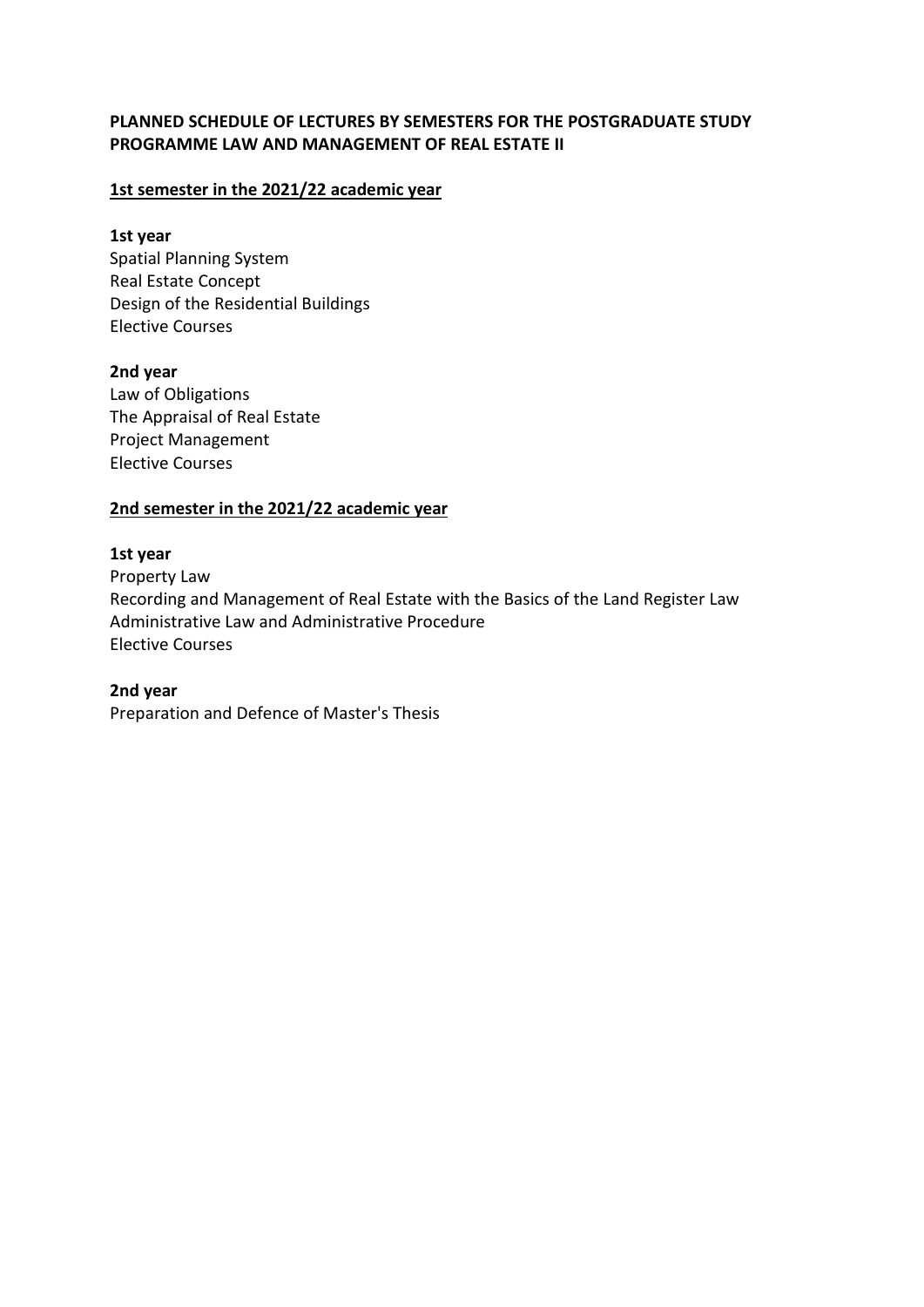### **PLANNED SCHEDULE OF LECTURES BY SEMESTERS FOR THE POSTGRADUATE STUDY PROGRAMME ALTERNATIVE DISPUTE RESOLUTION**

#### **1st semester in the 2021/22 academic year**

#### **1st year**

Conflict and crisis management: How to manage diversity and protect minorities? Judical and Alternative Dispute Settlement Basics on Mediation Elective course

### **2nd year**

Arbitration, Mediation and Alternative Dispute Resolution in Commercial Disputes Alternative Resolution of Civil and Labour-Law Disputes Resolution of Family, Social Security and Health Protection Disputes Elective Course

# **2nd semester in the 2021/22 academic year**

### **1st year**

Processes and Stages of Conflict Practices, Techniques and Skills of Dispute Settlement Dispute Resolution in Public Sector and Social Dialogue Elective Course

**2nd year** Methodological seminar Preparation and Defence of Master's Thesis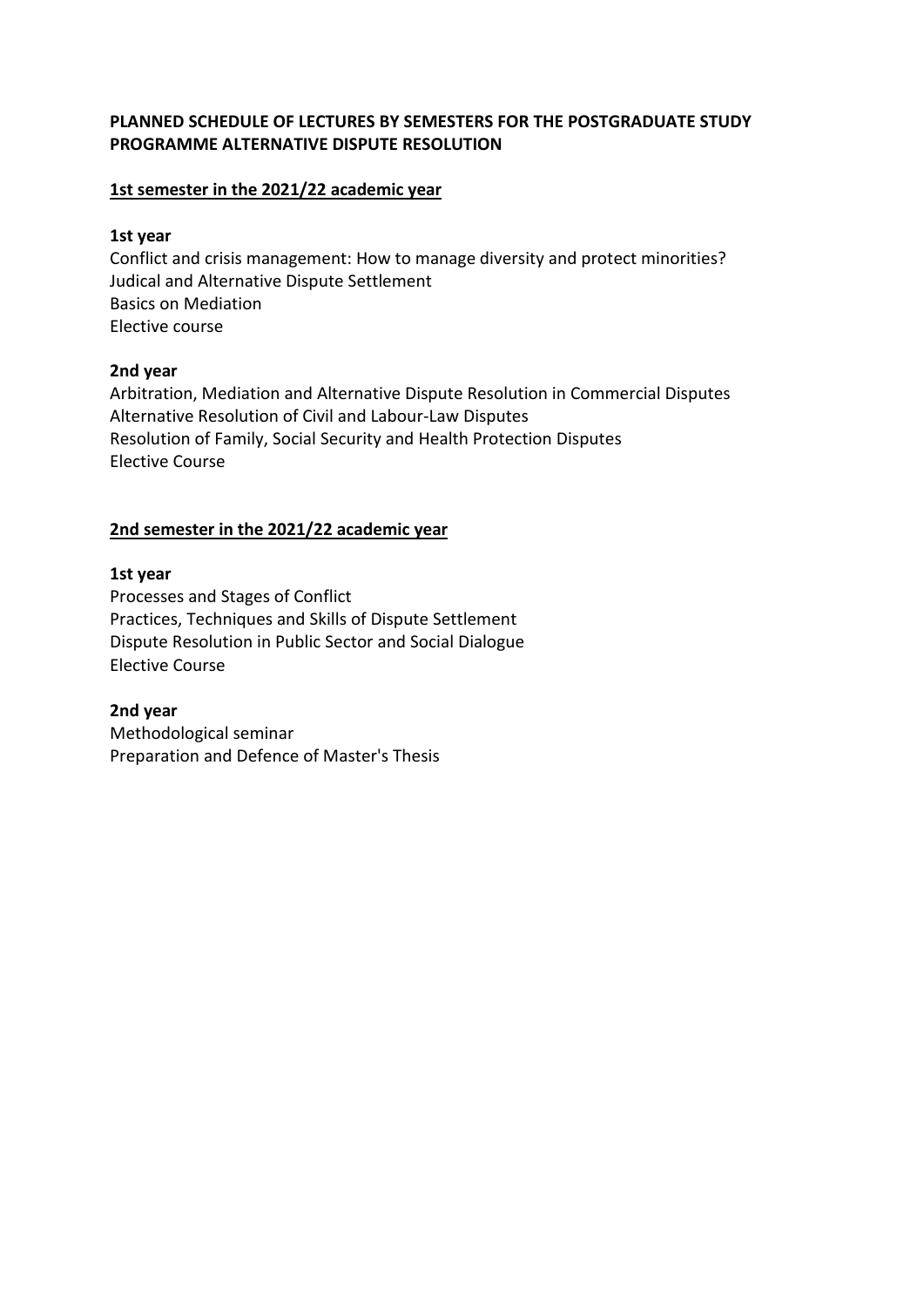# **PLANNED SCHEDULE OF LECTURES BY SEMESTERS FOR THE POSTGRADUATE STUDY PROGRAMME CIVIL AND COMMERCIAL LAW**

### **1st semester in the 2021/22 academic year**

#### **1st year**

Institutions of the Law of Obligations Institutions of Property Law Civil Procedure Law – Selected Topics EU Company Law Private International Law Protection of Human Rights in Law Enforcement and Law-litigious Proceedings

#### **2nd year**

Law of Insolvency Procedures Law of concerns - Law of Connected Companies Elective Course 1 Elective Course 2 Elective Course 3

### **2nd semester in the 2021/22 academic year**

#### **1st year**

Company Law Intellectual Property Law Business Contract Law Arbitration Law Securities Law Labour and Social Law - Selected Topics

#### **2nd year**

Individual Research Work Master's Thesis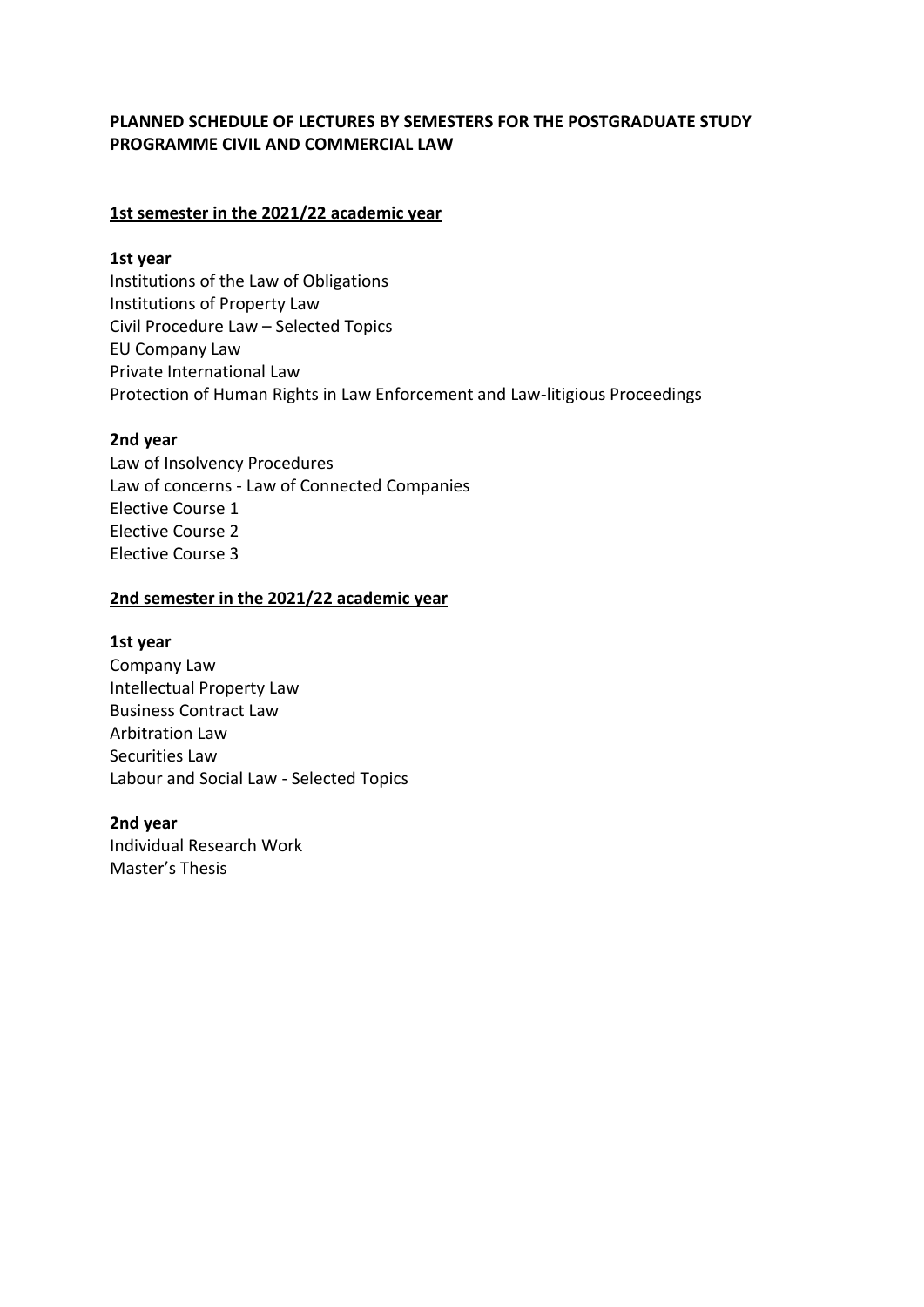#### *DOCTORAL STUDIES*

# **TIMETABLE OF LECTURES FOR DOCTORAL STUDY PROGRAMMES LAW III AND LAW AND MANAGEMENT OF REAL ESTATE III**

# **PLANNED SCHEDULE OF LECTURES BY SEMESTERS FOR THE DOCTORAL STUDY PROGRAMME LAW III**

**1st year – 1. Semester in the 2021/22 academic year** Theory, Philosophy and Methodology of Law Modular Obligatory Subject Doctoral Seminar 2

**1st year – 2. Semester in the 2021/22 academic year**

Preparation of a disposition of a doctoral dissertation

# **2nd year – 1. Semester in the 2021/22 academic year**

Modular Obligatory Subject 1 Modular Obligatory Subject 2 Doctoral Seminar 2

**2nd year – 2. Semester in the 2021/22 academic year**

Preparation of a doctoral dissertation

#### **3rd year**

Preparation of the final doctoral dissertation, scientific article and defence